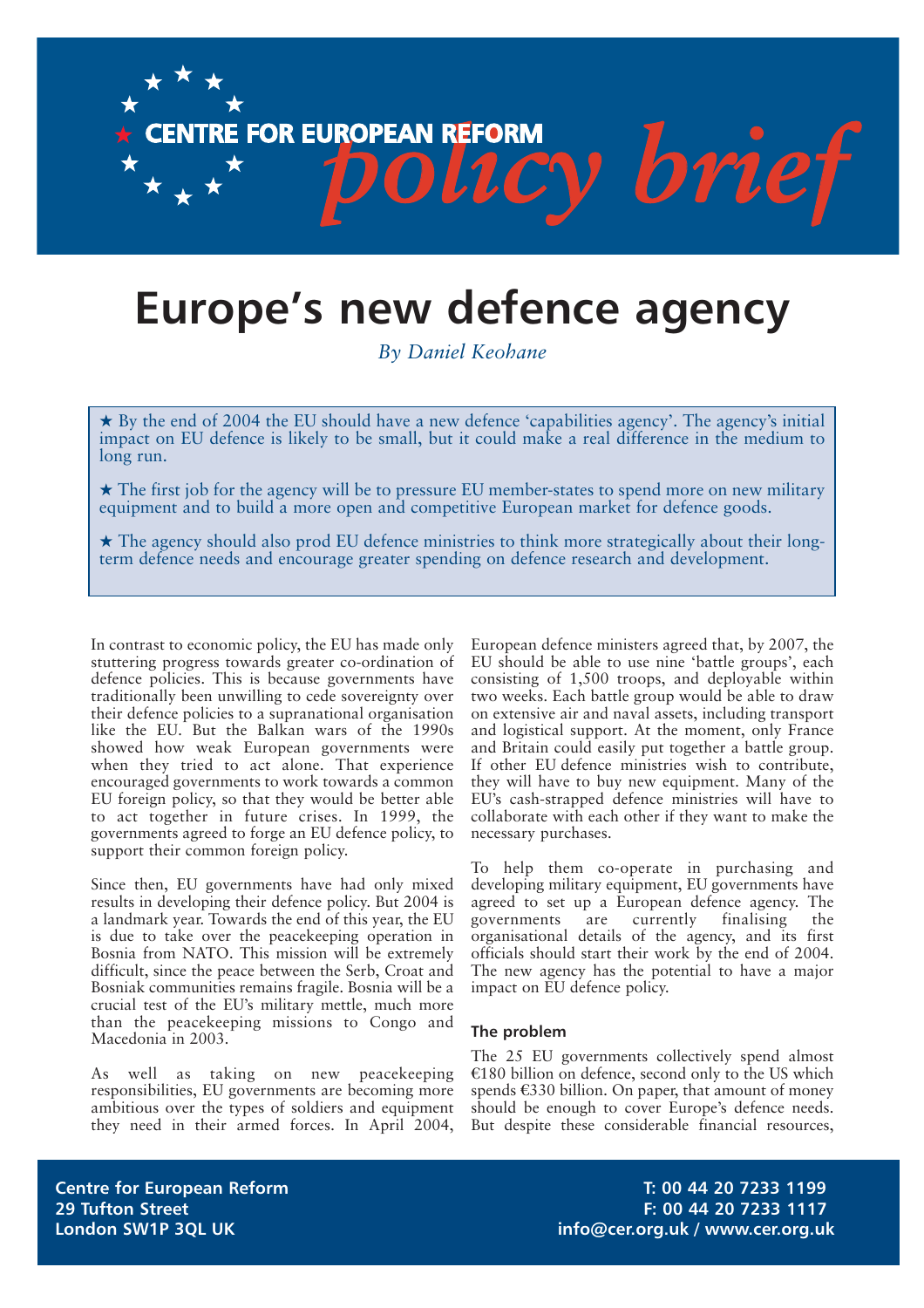Europeans do not have nearly enough useful military equipment or professional soldiers, because they spend their defence money very ineffectively.

Too much European money is wasted on conscript troops and outdated equipment, which are useless for foreign missions. The US has over 200 long-range transport planes that can carry the heaviest loads. In contrast, EU countries in total have only four such planes – all of which the UK is currently leasing from the US. Even allowing for the fact that Europeans do not have nearly so many global commitments as the US, that number is unacceptably low.

No single European country can afford to buy or develop every conceivable category of weaponry. Governments, therefore, have to combine their resources to acquire major new capabilities. But the record of multinational defence programmes in Europe is poor: they have often been dogged by delays and budget over-runs. For example, the first deliveries of the Eurofighter jet – a four-country venture – arrived in 2003, ten years after the original target date, and massively over-budget. The conclusion is clear: EU governments need to improve greatly the way in which they co-operate on purchasing and developing weapons systems.

#### **The political context**

At the Le Touquet summit in February 2003, British Prime Minister Tony Blair and French President Jacques Chirac proposed the creation of a new EU defence agency, tasked with encouraging member states to boost their military capabilities. Other EU leaders offered their support at the Thessaloniki summit in June 2003. The new agency will have three main tasks: harmonising military requirements; coordinating defence research and development (R&D); and encouraging the convergence of national procurement procedures.

The idea of a European defence agency is not new. In 1978, Egon Klepsch MEP presented a report to the European Parliament that proposed the formation of a European armaments agency. The EU did not take up this proposal, because the more Atlanticist member-states were reluctant to set up a Europe-only armaments body. But in 1991 a declaration was attached to the EU's Maastricht treaty, calling for the creation of such an agency. Again this proposal made no headway. Britain in particular feared that an armaments agency would create a 'Fortress Europe' that excluded American (and other non-European) suppliers from European defence contracts. The danger in that scenario was that defence ministries would spend their money unproductively on uncompetitive European monopolies.

NATO and a multitude of other Europe-only bodies, such as the Western European Armaments Group (WEAG), have tried for decades to encourage governments to work together more closely in acquiring and developing tanks, ships and aircraft. But the member-states have repeatedly failed to do so. Governments have traditionally co-operated in armaments projects only on an ad hoc basis. They seldom give much thought to what defence equipment might be most useful for Europe as a whole. This is mainly due to the fact that defence remains the most 'national' of all policy areas, in the sense that EU governments are very reluctant to give up sovereignty to international organisations. Yet many of the current challenges facing European armed forces – such as peacekeeping in the Balkans, Afghanistan and Iraq, or the global threats of terrorism and weapons proliferation – require pan-European responses.

Paris and London both hope that the EU will have more success than NATO, WEAG and other bodies at convincing governments to work together more effectively in the field of armaments. The justification for this hope is that the EU is not just a defence organisation, and has far greater political momentum than NATO. And the EU has influence over a wide range of policy areas that affect the defence industry, such as competition policy, where NATO has no say.

Furthermore, the difference between the new EU agency and earlier proposals is that it would not be similar to a traditional national 'armaments agency', that concentrates on procuring defence equipment. The new body is better described as a 'capabilities agency', since it will attempt to bring together the separate worlds of research, development, and procurement of defence equipment. In addition, the agency will have a political role: it will help to direct and then assess member-states' progress towards meeting their capability commitments. In other words, the agency will provide an overarching political framework for all the existing European cross-border armaments bodies (like WEAG) and projects (such as the Eurofighter jet). For all these reasons, British officials reversed their traditional hostility to an EU role in armaments, and decided with the French to propose the agency in February 2003.

At present, EU countries continue to disagree about what exactly they want from the agency. British officials stress that the agency should focus primarily on pressuring governments to improve their military capabilities – even if that meant governments did not always buy European goods. French defence ministry officials agree. But their counterparts in the French foreign ministry also want the agency to play an important role in helping governments to preserve the European defence industrial base.

Although all EU members may join the agency, they have vastly different defence industries. The major European arms-producing countries (Britain, France, Germany, Italy, Spain and Sweden) account for more than 90 per cent of defence equipment production in the EU. This means that most European countries are primarily consumers of defence goods.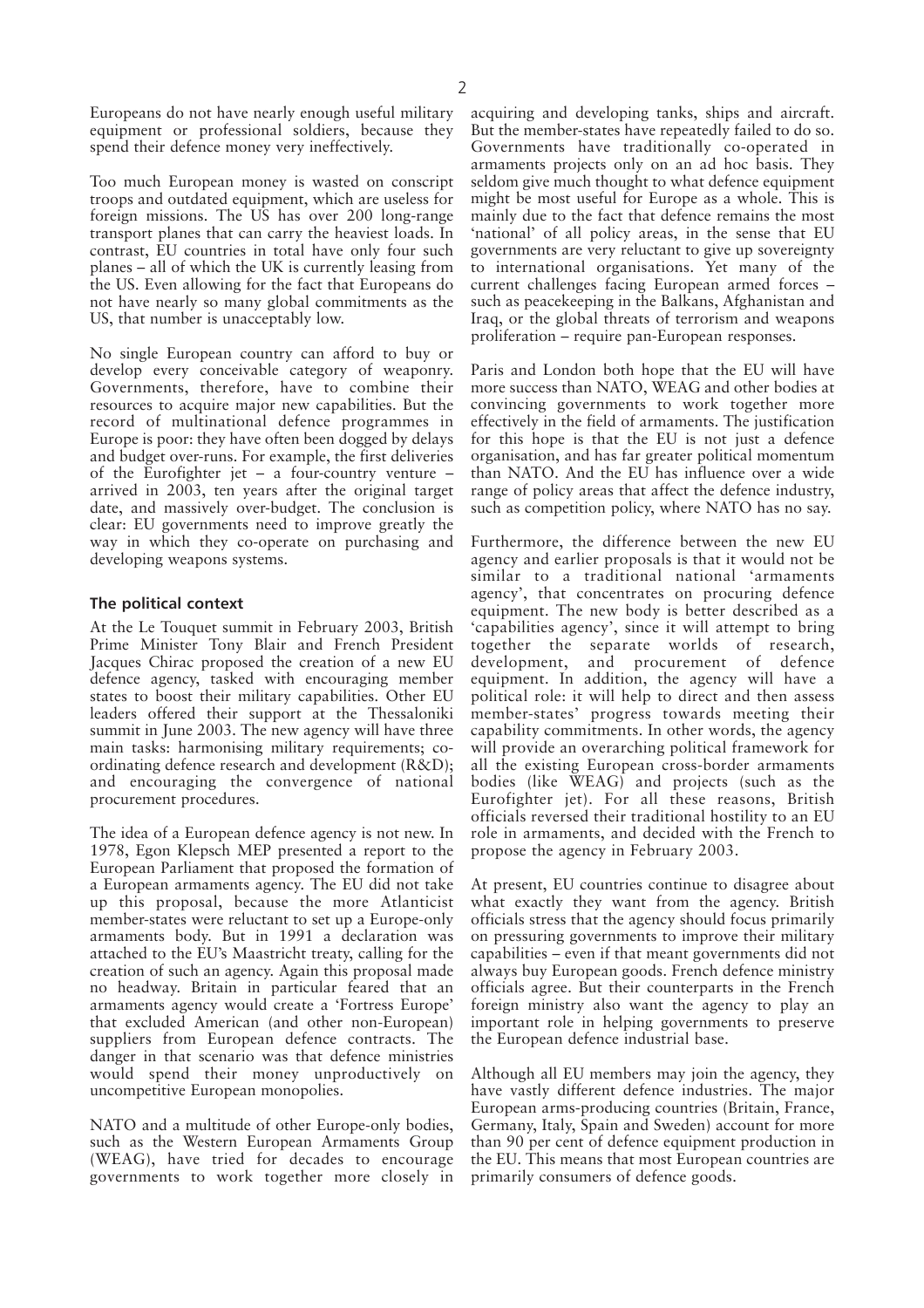Some of the producers hope that the agency could help them to preserve their defence industrial base by proposing European equipment projects. The United States dislikes this idea because it fears that non-EU suppliers may suffer discrimination. It wants to ensure that American companies can continue to compete for European defence contracts. The consumer countries in Europe agree with the Americans on the need for more open defence markets, but for different reasons. The consumer countries do not feel an obligation always to 'buy European'. From the perspective of a consumer government, competition between European and American suppliers is desirable, because it reduces prices. Denmark and the Netherlands, along with non-EU members Norway and Turkey, plan to buy the Joint Strike Fighter (JSF) jet from Lockheed Martin in the US, rather than European alternatives such as the Eurofighter, the Rafale and the Gripen.

#### **Let's work together**

The agency will not form part of any existing EU institution, although it will be headed by the EU's foreign policy chief, Javier Solana. The agency will have around 80 employees, and 12 experts from EU countries are currently thrashing out the final financial, legal and administrative details. The agency will be able to propose ways in which EU countries should work together to fill European capability gaps, including research programmes. It will also coordinate those projects. But the agency will not have its own procurement or research budget, so it will not buy equipment or manage multinational programmes. The agency's initial task will be to co-ordinate the existing network of institutions involved in Europeans armaments co-operation.

The new agency will need to work especially closely with NATO. Both NATO and the EU are trying to improve European military capabilities. The agency's proposals on what equipment European defence ministries should buy must complement NATO's ideas. The EU should not compete with NATO for scarce defence money, nor should the two organisations duplicate each others' efforts. In fact, in the area of capabilities, both organisations have so far managed to work with each other in a mutually reinforcing way, by matching their procurement priorities. For example, both organisations agree that European defence ministries should buy more transport planes. The EU's close co-operation with NATO should continue after the creation of the agency.

Another important institution that the agency should work with is the Bonn-based Joint Armaments Cooperation Organisation (known by its French acronym OCCAR), a five-country body that brings together Belgium, Britain, France, Germany and Italy. OCCAR will soon have more members: Spain and the Netherlands are in the process of joining, while Sweden has also expressed serious interest in

becoming a member. Before long OCCAR is likely to include all the major arms-producing countries in Europe. OCCAR's key task is to promote more efficient management of multinational armaments programmes. Its first major programme is the sevencountry A400M transport plane, built by Airbus, of which the initial deliveries are expected in 2009. But OCCAR will not form part of the agency. This is because OCCAR's membership and that of the new defence agency will not coincide.

#### **Research and development**

Although the agency will not manage equipment programmes, there is much that it could do in the field of defence R&D. EU member-states together spend roughly  $E10$  billion a year on military R&D. France and Britain alone account for about 75 per cent of that figure, each spending roughly 13 per cent of their defence budgets on R&D, compared with the US figure of 15 per cent. Yet only six of the remaining 23 EU governments (the Czech Republic, Germany, Italy, Poland, Spain and Sweden) spend over two per cent of their defence budgets on R&D. Therefore, one of the key tasks of the new agency will be to encourage EU governments to spend considerably more of their defence budgets on R&D.

If the Europeans continue to invest so little in R&D, Europe will not be able to sustain a competitive defence industry. For example, Europe's fighter jet sector will find it hard to compete with more advanced American products like the JSF. EU countries now produce three fighter jets: the Eurofighter, a joint venture between Germany, Italy, Spain and the UK; the French Rafale; and the Swedish-British Gripen. They are all effective aircraft but their technologies are ageing, compared with the latest developments in the US. In the short term, the Europeans lack the resources to develop a European competitor to the JSF. And on present spending trends, the same will be true for future defence systems, such as sophisticated unmanned combat aerial vehicles (UCAVs).

More R&D is also needed to ensure that European armed forces have compatible defence equipment ('inter-operability' in defence jargon). European defence ministries do not have to buy the same products made by one company, but soldiers with different communications systems should be able to talk to each other. During the NATO stabilisation mission that followed the 1999 Kosovo war, American soldiers had secure communications equipment, but their European counterparts did not – they had to use commercial mobile phones to talk to each other.

The Brussels-based Western European Armaments Organisation (WEAO), which is linked to the WEAG, has 19 member-states, and tries to promote cross-border R&D projects. However, WEAO has not made much impact on cross-border research cooperation, nor is it likely to in the future. This is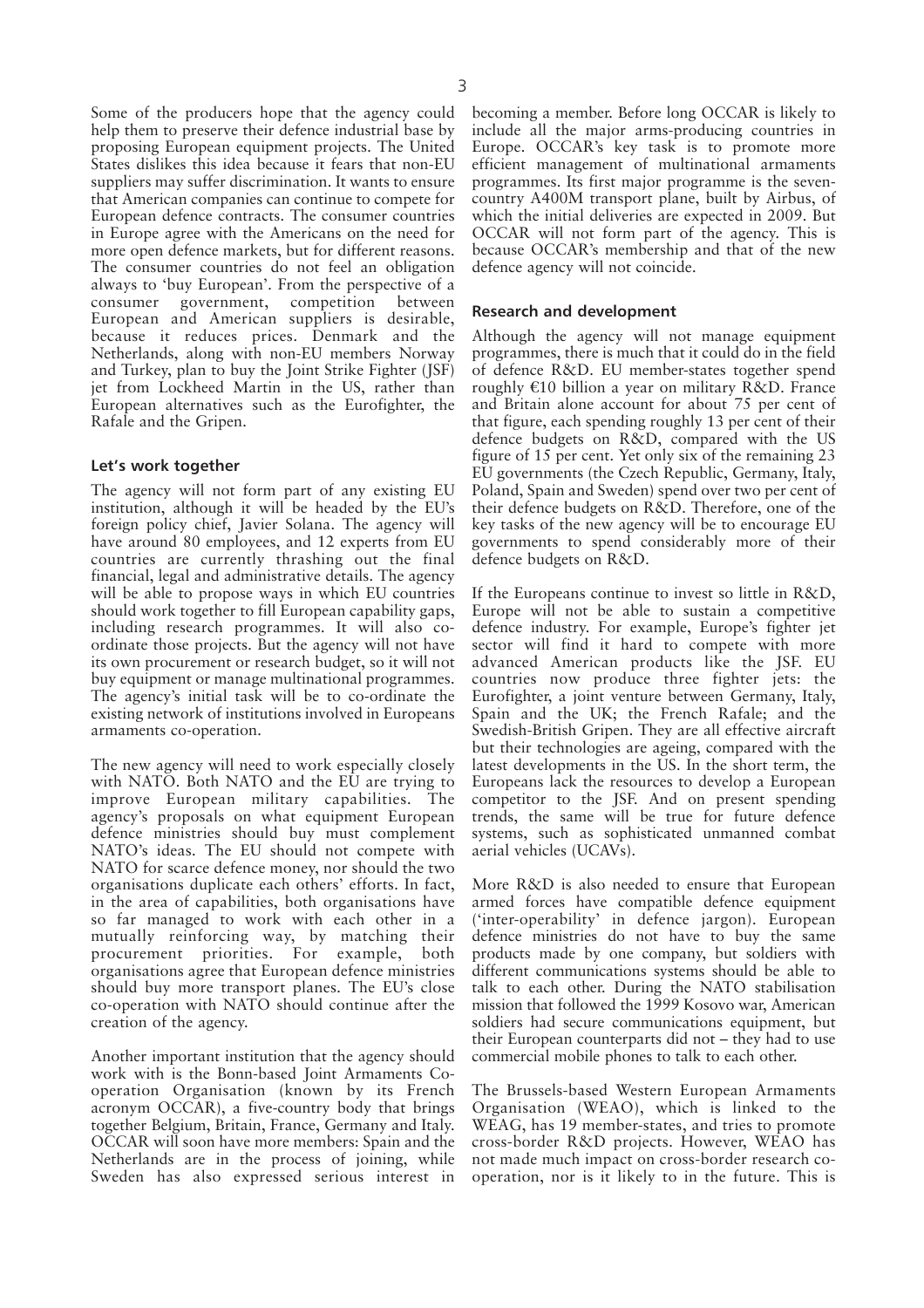mainly because WEAO is politically 'orphaned' since its parent body, the Western European Union (WEU), is defunct. Governments, therefore, should disband WEAO, and the EU agency should take over its role. The agency does not have its own research budget, but can propose suitable R&D projects in which member-states may want to participate. To help it in this task, the agency will have a budget of around  $\epsilon$ 3 million to conduct 'feasibility studies', so that officials can establish whether or not a particular research project is worth pursuing.

#### **Long-term thinking**

The EU defence agency should also play a vital role in convincing defence ministries to develop a long-term vision for EU defence. Most defence ministries do not have a sophisticated vision for their own national policies, let alone for EU defence. Agency officials should fill this gap in European defence planning. They should think about which aircraft, vehicles, ships and other sorts of equipment, EU armies would need 20 years from now. This is for two reasons. First, the security landscape in 2025 will be very different from that of today. For example, 20 years ago most European defence ministries had fighter jets that specialised in air-to-air combat, to intercept Soviet fighter planes. Now they have a much greater need for jets that can hit targets on the ground. In 2025 spacebased technology is likely to play a much more important role in both military technology and commercial sectors. Therefore one of the main military priorities for EU governments in 2025 could be to protect satellites from attacks.

Second, defence technology can take a decade or more to develop. If European governments want to have the right types of missiles or communications technology in 2025, they should start thinking now about the kinds of equipment they might need. The agency should set up a 'next-generation committee', composed of experts from different EU countries to look at what capabilities EU armies could need in 20 years. This committee should work closely with the EU military staff and other parts of the Council Secretariat. It would also need to discuss its ideas with NATO officials to ensure compatibility – and avoid duplication – between the EU's long-term capability plans and those of the Atlantic alliance.

In addition, the agency should work closely with the European Commission on R&D programmes. Some of the projects funded by the Commission's annual  $€4.4$  billion civil research budget also have military uses – so-called 'dual-use' technologies. For example, the Commission is funding Galileo, a satellite navigation system due to be launched in 2008. Galileo was originally conceived as a civil project, but it could perform some military tasks. Many of America's 'smart' bombs and cruise missiles in the 2003 Iraq war were steered towards their targets by satellite navigation signals. Similarly, European

soldiers on peace-support missions in the Balkans, and elsewhere, could use Galileo to define their positions or guide their munitions.

EU governments are currently negotiating the outlines of the next EU budget, which will run from 2007- 2013. As part of its proposals for the next budget, the Commission wants to set up a 'security research programme'. This programme would be different from a defence research fund because it would focus on threats, like terrorism, that affect a broad range of policy areas. For example, the security programme could fund new technologies, like iris scans, that would make it easier for border officials to identify terrorists. The Commission wants this security fund to have a minimum budget of  $E1$  billion a year (the total EU budget is currently about  $\epsilon$ 100 billion). If national governments agreed to such a fund, there would be a greater need for close co-operation between the EU defence agency and the Commission.

#### **Opening up Europe's defence market**

Another key task for the new agency will be to promote a more open European defence market. Governments have allowed some cross-border consolidation in the defence sector, leading to the creation of companies like the Franco-German-Spanish firm EADS. However, the European defence sector, unlike the single market for other goods and services, remains fragmented into many national markets.

In theory, a common European defence market would allow free movement of most defence goods amongst EU member-states. More cross-border mergers and acquisitions would allow for larger economies of scale and increased competition, which would put downward pressure on prices, particularly for the more advanced kinds of equipment. Defence ministries would be able to buy equipment from the company that offered the best financial and technical package, regardless of its national origin. Keith Hartley, a professor at the University of York, has estimated that a more integrated defence market could save European governments up to  $\epsilon$ 6 billion a year, equivalent to 60 per cent of current R&D spending.

Initial efforts to integrate Europe's defence market have yielded few results. The six main European arms-producing countries signed the so-called 'letter of intent' in 1998. This was supposed to make it easier for cross-border companies like EADS to operate in those six markets, and simpler for those governments to organise joint projects like the A400M. The signatories of the letter of intent do not want to extend its provisions to countries which lack a significant defence industry. They fear that the letter, which covers sensitive issues such as transfer of technology and common export procedures, may have to be altered if too many countries sign up. Even so, the letter has had little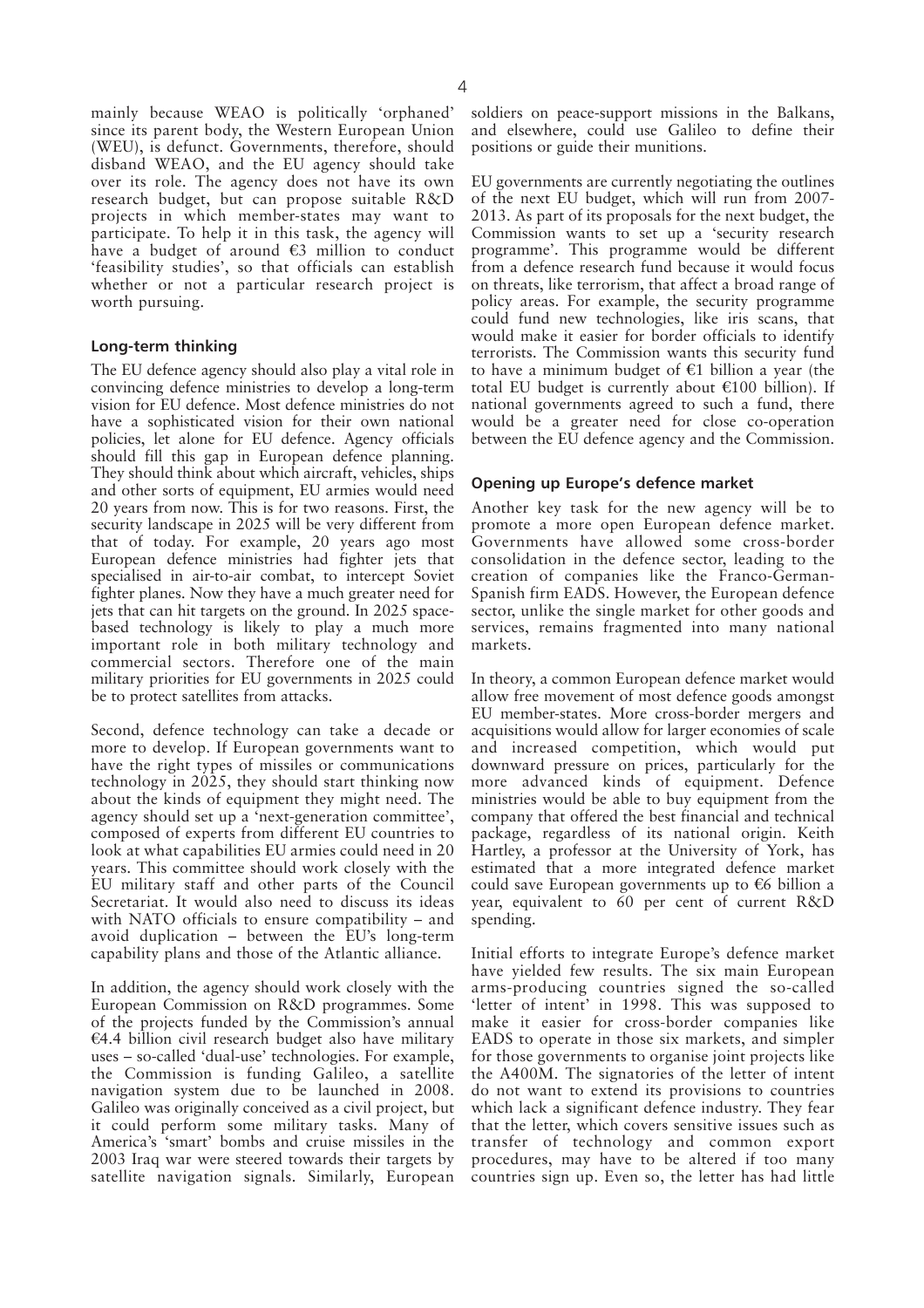impact, and no multinational institution monitors its implementation.

Since each EU country is a consumer of defence equipment, they should all be prepared to sign up to the principle of integrating Europe's defence market. The agency should push EU member-states to sign a 'code of conduct'. In contrast to the six-country letter of intent the code would be a non-binding political commitment. The code should spell out that EU companies would be allowed to compete for government defence contracts. If a government deviated from that principle it would have to explain its position to the other EU member-states.

The code should also require that if two or more national defence ministries are looking to buy the same type of equipment, they should run their contract competitions jointly, based on the same rules. At the moment a company that is trying to win a helicopter contract in two European countries usually has to cope with completely different sets of rules. For example, one government may require that its local industry receive work worth 20 per cent of the contract price. But the second government could decide that its industry deserves 40 per cent of its money. These differences invariably drive up project costs and cause lengthy delays. The agency should assess whether or not member-states were sticking to the code's principles. To help the agency put pressure on governments it should publish an annual report on the openness of national defence markets.

Because of competing national interests, there are limits to a strictly inter-governmental approach to defence market integration. Thus there is a case for a stronger role for a European institution. The European Commission would like to take on the task of regulating a European defence market. This autumn, the Commission will announce some new proposals to harmonise defence procurement law in Europe. Currently one of the notable exclusions from the Commission's regulation of European industry is defence goods. Article 296 of the EU treaties stipulates that governments can close their markets for goods related to 'essential interests of security'.

But the arms-producing countries are reluctant to give much new regulatory power to the Commission, and have traditionally adhered to a strict interpretation of Article 296. This has prevented the Commission from having a meaningful involvement in the defence market, with the result that governments can protect their national companies from foreign competition. Governments will evidently not allow free crossborder trade in the most sensitive defence goods, such as encryption devices. But many parts of modern weapons systems do not have to be kept so closely under wraps, since a lot of components are available on the commercial market. For example, military information technologies are increasingly adapted from commercial applications. Countries already develop advanced technologies for fighter jets

together. They should be ready for a more integrated market for at least some of the components of these types of equipment.

Therefore, the European Commission should take on a regulatory role regarding the less sensitive types of equipment, such as armoured vehicles, and some components of fighter jets and military ships. It should take advantage of the rules already established in the European single market, to promote, where appropriate, cross border competition and lower prices through a simpler licensing system for transfers within the EU. At a later stage, governments could try to extend these arrangements to the movement of more sensitive goods, for example unmanned-aerialvehicles (UAV) and cruise missile technology. But even if the EU could take only these first, limited steps, it would be going a significant way towards creating a more integrated European defence market.

#### **Military capabilities are too important to be left to the generals**

Perhaps the most important role for the new agency should be political. EU governments are currently discussing a new 'headline goal' – a list of capability commitments that governments should meet by 2010. The EU already has a procurement programme – the European Capabilities Action Plan (ECAP) – which tries to focus European efforts on acquiring particularly crucial assets such as transport planes and unmanned aerial vehicles. But thus far the ECAP has not had much success. The new headline goal should help to revitalise the ECAP process. Helpfully, the agency will evaluate and report annually on the progress of member-states towards meeting their commitments. Regrettably, the agency looks set to keep those reports secret. If they were made public, the agency could 'name and shame' those member-states holding up progress.

There are two other questions about the political role of the agency: how should national governments be involved in the agency; and who should head it? There was some disagreement on what role national defence ministers should play in the agency. Germany and Italy argued that defence ministers are too important to sit in the agency, and should have their own council of ministers, currently they only meet informally. The Germans and Italians also proposed that national armaments directors should have their own committee, separate from the agency. Under that plan, the agency's 'steering board' would consist of mid-ranking officials.

Other countries, such as Britain, opposed the Italo-German plan on the grounds that mid-ranking officials cannot influence national policies in the way ministers can. They wanted to ensure that national defence ministers would have a clear stake in the success of the agency, and pushed hard that the ministers sit on the agency's steering board. It looks as if the British vision will win out. Under the